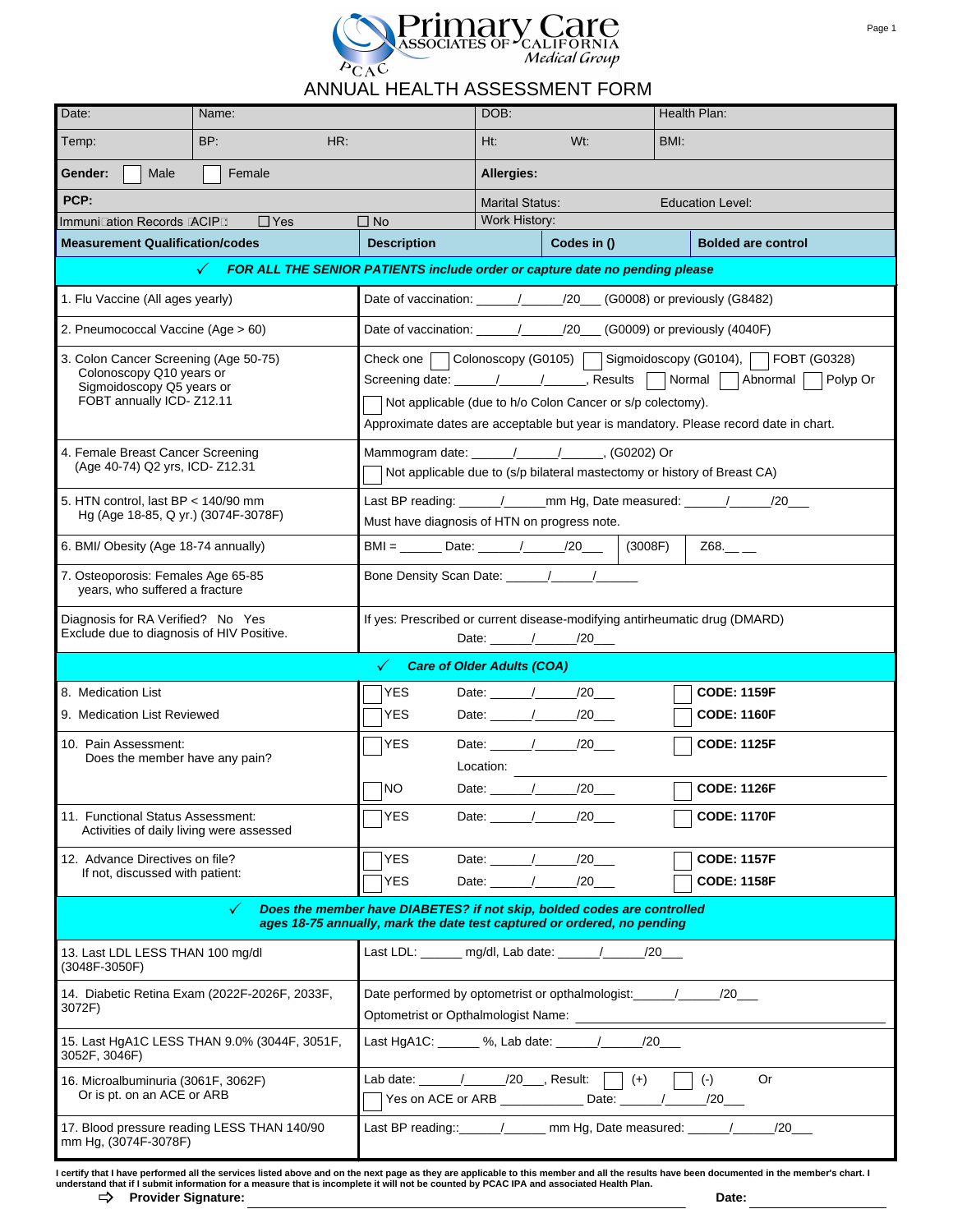| Pt. Name:                                                                                                                                                                                                                                                                                                                                                                                                                                      |                                                                                                                                                                     | Pt. DOB:                |                                                                         |                               |                   |
|------------------------------------------------------------------------------------------------------------------------------------------------------------------------------------------------------------------------------------------------------------------------------------------------------------------------------------------------------------------------------------------------------------------------------------------------|---------------------------------------------------------------------------------------------------------------------------------------------------------------------|-------------------------|-------------------------------------------------------------------------|-------------------------------|-------------------|
|                                                                                                                                                                                                                                                                                                                                                                                                                                                | <b>Medication Management</b>                                                                                                                                        |                         |                                                                         |                               |                   |
| 18. Statin Treatment for Diabetes<br>(Age 40-75, Q1 Yr)<br>(Only for members with DM)                                                                                                                                                                                                                                                                                                                                                          | <b>YES</b><br>Is member currently taking a statin?<br><b>NO</b><br>(If Member has DM, member should be on stating<br>QT 90-100 x 3 Prescribed?<br><b>YES</b><br>NO. |                         | Statins use inappropriate for<br>this member<br><b>YES</b><br><b>NO</b> |                               |                   |
| 19. Statin Treatment for Cardiovascular                                                                                                                                                                                                                                                                                                                                                                                                        | YES<br>Is member currently on a statin?                                                                                                                             | NO.                     |                                                                         | Statins use inappropriate for |                   |
| Disease                                                                                                                                                                                                                                                                                                                                                                                                                                        | (Only for members with CVD)                                                                                                                                         |                         | this member                                                             |                               |                   |
| (Males Age 21-75, & Females Age 40-75, Q1 Yr)                                                                                                                                                                                                                                                                                                                                                                                                  | QT 90-100 x 3 Prescribed?<br><b>YES</b>                                                                                                                             | <b>NO</b>               | <b>YES</b>                                                              | <b>NO</b>                     |                   |
| 20. RAS Antagonists Adherence<br>(Age 18 & Older, Q1 Yr)                                                                                                                                                                                                                                                                                                                                                                                       | Has this member been educated?<br>QT 90-100 x 3 Prescribed?<br><b>YES</b>                                                                                           | <b>NO</b>               |                                                                         |                               |                   |
| 21. Oral Diabetic Medication<br>(Age 18 & Older)                                                                                                                                                                                                                                                                                                                                                                                               | Has this member been educated?<br>QT 90-100 x 3 Prescribed?<br><b>YES</b>                                                                                           | NO.                     |                                                                         |                               |                   |
| 22. Statin Adherence<br>(Age 18 & Older, Q1 Yr)                                                                                                                                                                                                                                                                                                                                                                                                | Has this member been educated?<br>QT 90-100 x 3 Prescribed?<br><b>YES</b>                                                                                           | <b>NO</b>               |                                                                         |                               |                   |
| Transportation: Drives self<br><b>Bus</b><br>Ability to administer medication to self:<br>Yes<br>No<br>Housework: Yes<br>Ability to prepare and serve own food: Yes<br>Grocery shopping:<br>Yes<br>No<br>Laundry: Yes<br>No<br>Walks on own<br>Ambulation:<br>Completely dependent<br>Bedridden<br><b>COGNITIVE FUNCTION ASSESSMENT:</b><br>Oriented and alert:<br>Yes<br>No<br>Memory deficit:<br>Yes<br>No<br>Immediate recall:<br>Yes<br>No | Driven by others<br>Taxi<br>No<br>No<br>Walks with assistance<br>Walker<br>Cane                                                                                     | Partial with dependence |                                                                         |                               |                   |
| PHQ9 Depression screening questionnaire<br>Over the past 14 days, how often have you experienced any of the following problems?                                                                                                                                                                                                                                                                                                                | /2020<br>Date                                                                                                                                                       | Not at all<br>0         | < week<br>1                                                             | > week<br>2                   | <b>Daily</b><br>3 |
| 1. Feeling down, depressed, hopeless, and helpless.                                                                                                                                                                                                                                                                                                                                                                                            |                                                                                                                                                                     |                         |                                                                         |                               |                   |
| 2. Having little interest or pleasure in doing daily activities.                                                                                                                                                                                                                                                                                                                                                                               |                                                                                                                                                                     |                         |                                                                         |                               |                   |
| 3. Feeling tired or having a little or no energy.                                                                                                                                                                                                                                                                                                                                                                                              |                                                                                                                                                                     |                         |                                                                         |                               |                   |
| 4. Trouble falling or staying asleep, or sleeping too much.                                                                                                                                                                                                                                                                                                                                                                                    |                                                                                                                                                                     |                         |                                                                         |                               |                   |
| 5. Trouble concentrating or doing things such as reading the newspaper or magazines or TV.                                                                                                                                                                                                                                                                                                                                                     |                                                                                                                                                                     |                         |                                                                         |                               |                   |
| 6. Feeling bad about yourself, Thinking that you're a failure or have let yourself or your family down.                                                                                                                                                                                                                                                                                                                                        |                                                                                                                                                                     |                         |                                                                         |                               |                   |
| 7. Poor appetite or over eating.                                                                                                                                                                                                                                                                                                                                                                                                               |                                                                                                                                                                     |                         |                                                                         |                               |                   |
| 8. Moving or speaking slowly than others that have been noticed. Or being restless, fidgety and<br>moving around more than usual.                                                                                                                                                                                                                                                                                                              |                                                                                                                                                                     |                         |                                                                         |                               |                   |
| 9. Thoughts that you are better off dead or hurting yourself in some way.                                                                                                                                                                                                                                                                                                                                                                      |                                                                                                                                                                     |                         |                                                                         |                               |                   |
|                                                                                                                                                                                                                                                                                                                                                                                                                                                |                                                                                                                                                                     |                         | Total                                                                   | /27                           |                   |

0-4 no depression 5-9 mild depression 10-14 Moderate depression 15-19 Moderate to severe depression 20-27 Severe depression

**PHQ9 Score <10**\_\_\_\_\_\_\_\_>\_\_\_\_\_\_\_\_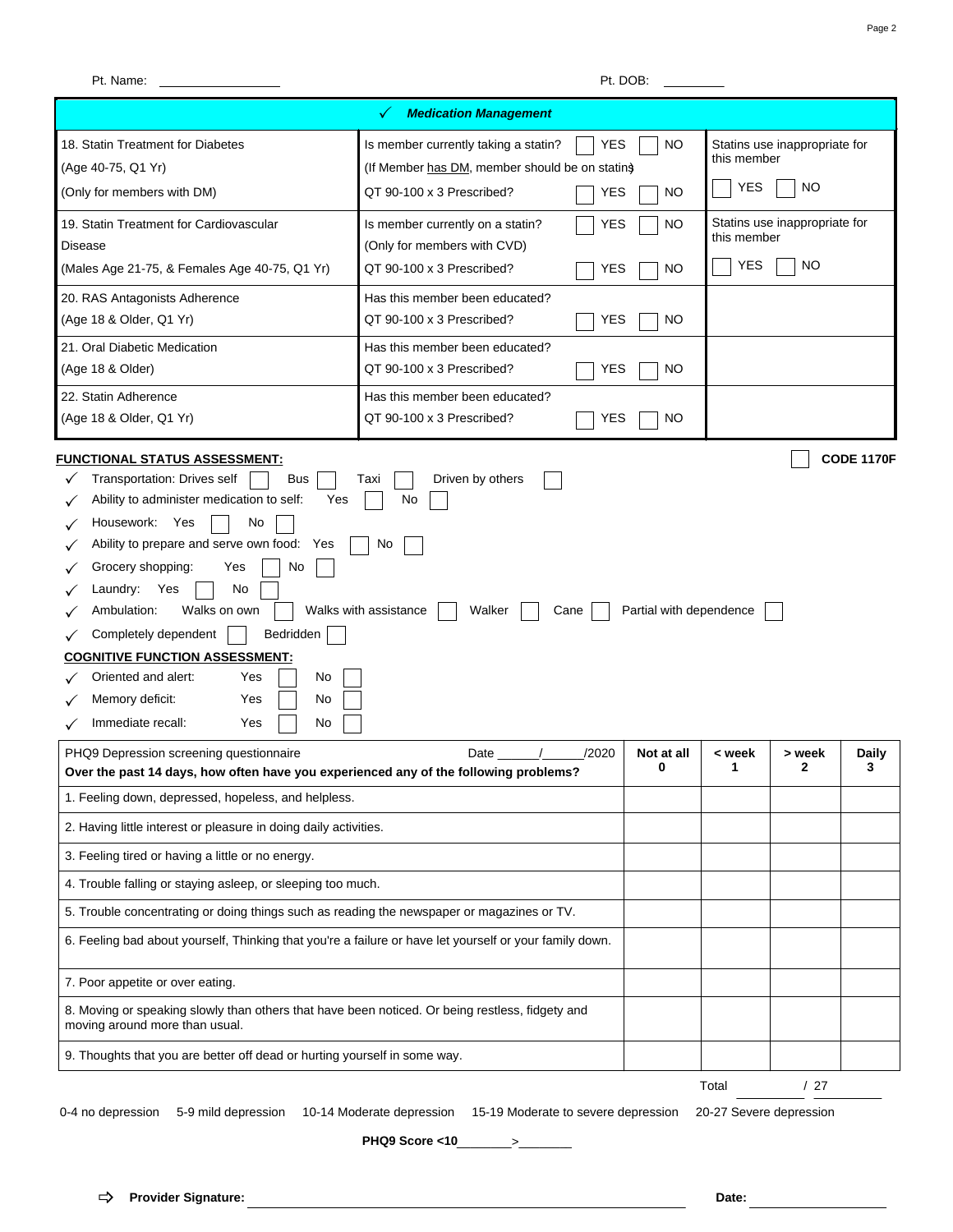| Pt. Name:                                                                                                                         | Pt. DOB:                                                                                                                                                                                                                                                                                                                    |
|-----------------------------------------------------------------------------------------------------------------------------------|-----------------------------------------------------------------------------------------------------------------------------------------------------------------------------------------------------------------------------------------------------------------------------------------------------------------------------|
| <b>Chief Complaints / History of Present illness:</b>                                                                             | <b>Current Medications &amp; dosage:</b>                                                                                                                                                                                                                                                                                    |
| <b>Family History:</b><br><b>Father</b><br><b>Siblings</b><br><b>Grandparents</b><br><b>Mother</b><br>Children                    |                                                                                                                                                                                                                                                                                                                             |
| <b>Cancer</b><br><b>Diabetes</b><br><b>Heart Disease</b><br>Hypertension                                                          |                                                                                                                                                                                                                                                                                                                             |
| <b>Past Medical History:</b>                                                                                                      |                                                                                                                                                                                                                                                                                                                             |
| <b>Social History:</b><br>Drug Abuse/Dependence<br>Smoking:<br>Past<br>Pap Smear<br>Sexual History<br><b>Nutrition Counseling</b> | <b>Eduation Provided</b><br>Alcohol Abuse/Dependence                                                                                                                                                                                                                                                                        |
| <b>Surgical History:</b><br><b>Reason for Procedure</b><br>Procedure                                                              | Surgeon or facility<br>Date                                                                                                                                                                                                                                                                                                 |
| <b>Review of Systems:</b>                                                                                                         |                                                                                                                                                                                                                                                                                                                             |
| General Appearance:                                                                                                               | Gastrointestinal:                                                                                                                                                                                                                                                                                                           |
| Eyes:                                                                                                                             | Urinary:                                                                                                                                                                                                                                                                                                                    |
| Ear, nose, mouth, throat, neck:                                                                                                   | Skin:                                                                                                                                                                                                                                                                                                                       |
| Cardiovascular:                                                                                                                   | Neurological:                                                                                                                                                                                                                                                                                                               |
| Respiratory:                                                                                                                      | Lymphatic:                                                                                                                                                                                                                                                                                                                  |
| <b>Physical Exam:</b>                                                                                                             | Prostate Cancer Screening: _____________ Date _/_/___<br>Lung Cancer Screening: ________________ Date _/_/____<br>Cervical/Vaginal Cancer Screening: ____ Date _/_/___                                                                                                                                                      |
|                                                                                                                                   |                                                                                                                                                                                                                                                                                                                             |
|                                                                                                                                   | Abdominal Aneurysm Screening: ______ Date _/_/___<br>HEP B Screening: HEP C Screening: ________                                                                                                                                                                                                                             |
| Providers involved with care specialists/suppliers:                                                                               | Plt: ______________ GFR: __________<br>HgA1c: ________                                                                                                                                                                                                                                                                      |
| $\Rightarrow$ Provider Signature:                                                                                                 | Date of lab: $\frac{1}{2}$ $\frac{1}{2}$ $\frac{1}{2}$ $\frac{1}{2}$ $\frac{1}{2}$ $\frac{1}{2}$ $\frac{1}{2}$ $\frac{1}{2}$ $\frac{1}{2}$ $\frac{1}{2}$ $\frac{1}{2}$ $\frac{1}{2}$ $\frac{1}{2}$ $\frac{1}{2}$ $\frac{1}{2}$ $\frac{1}{2}$ $\frac{1}{2}$ $\frac{1}{2}$ $\frac{1}{2}$ $\frac{1}{2}$ $\frac{1}{2}$<br>∩ate∙ |

Page 3